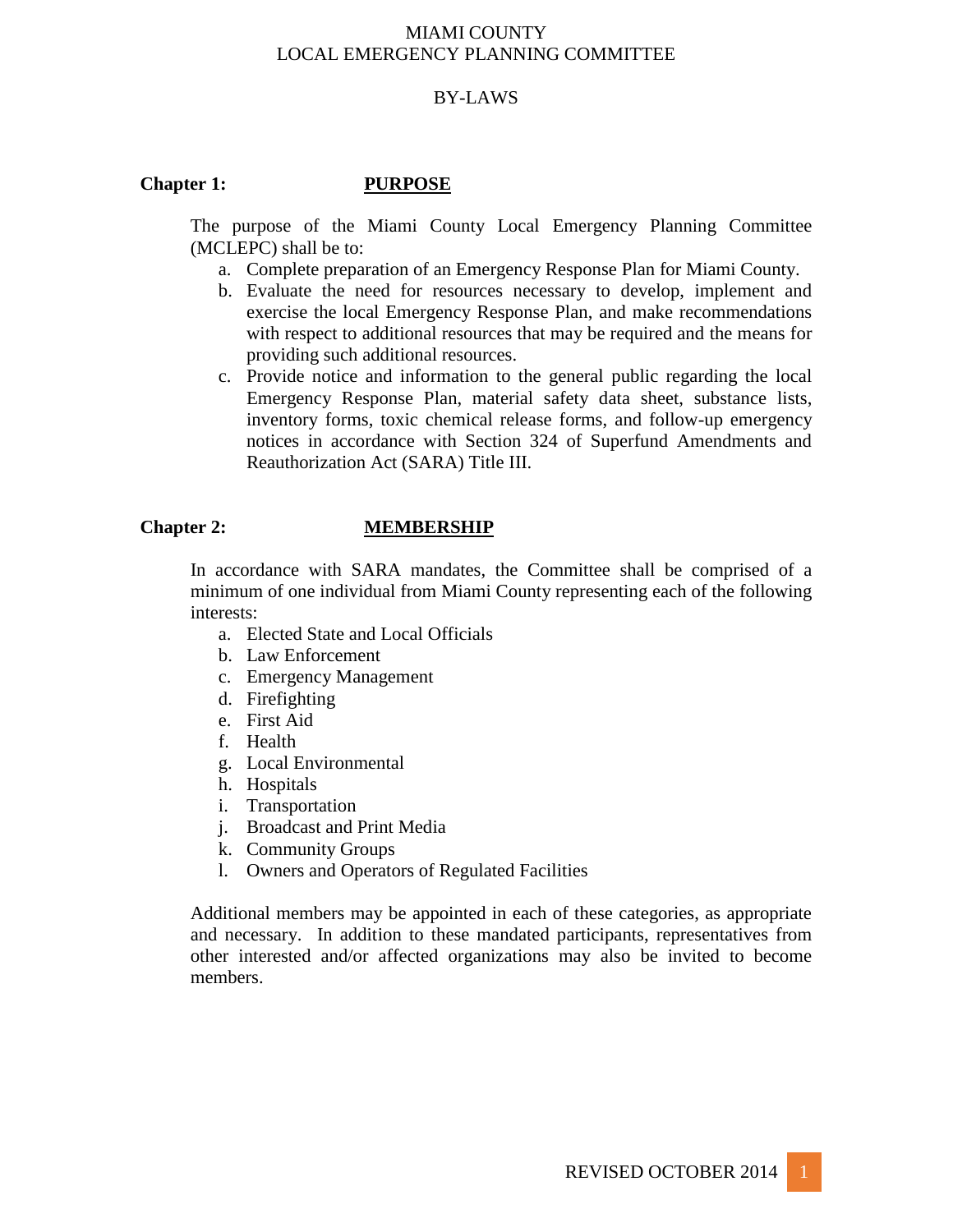## BY-LAWS

## **Chapter 3: APPOINTMENT OF MEMBERS**

Organizations within the mandated categories to be represented on the Committee may be asked to provide the LEPC Membership Committee with a recommendation regarding the person they wish to represent them on the Committee. Following LEPC recommendation, the Miami County Commissioners shall act to officially nominate said persons to become Committee members. The same procedure shall apply for non-mandated organizations who are requested to participate. The list of nominees shall then be formally transmitted to the State Emergency Response Commissions (SERC) for final appointment.

Revised lists shall be generated at the end of each two (2) year term and submitted to SERC in August of odd-numbered years. In the interim, any changes in membership which are formally requested by a represented organization shall be accepted as if formally approved for purposes of participation in MCLEPC meetings and activities.

## **Chapter 4: TERMS OF OFFICE**

Upon approval of the list of nominees by the County Commissioners in the month of August during the odd years, those persons shall commence serving a two year term of office as MCLEPC members. Persons appointed to fill membership vacancies will complete the original term. Members may be reappointed to an unlimited number of terms of office.

### **Chapter 5: OFFICERS**

The committee shall elect a Chair, Vice-Chair, and Treasurer from their membership at the beginning of each two year term. The duties of the elected officers are as follows:

- a. Chair Shall preside at all committee meetings, supervise the committee, be official spokesperson for the committee, and oversee the committee's efforts throughout the entire planning process.
- b. Vice-Chair Shall assist the Chair in all matters and assume the duties of the Chair in his/her absence.
- c. Treasurer Oversee and review all financial records maintained by the LEPC Information Coordinator. This review should be a minimum of two (2) times a year. Review the SERC Grant Financial Reports semi-annual fiscal activity reports to SERC due in January and July annually. An annual audit of the LEPC financial records shall be conducted at the end of the fiscal year and a report of the audit presented at the first quarterly meeting of the new year.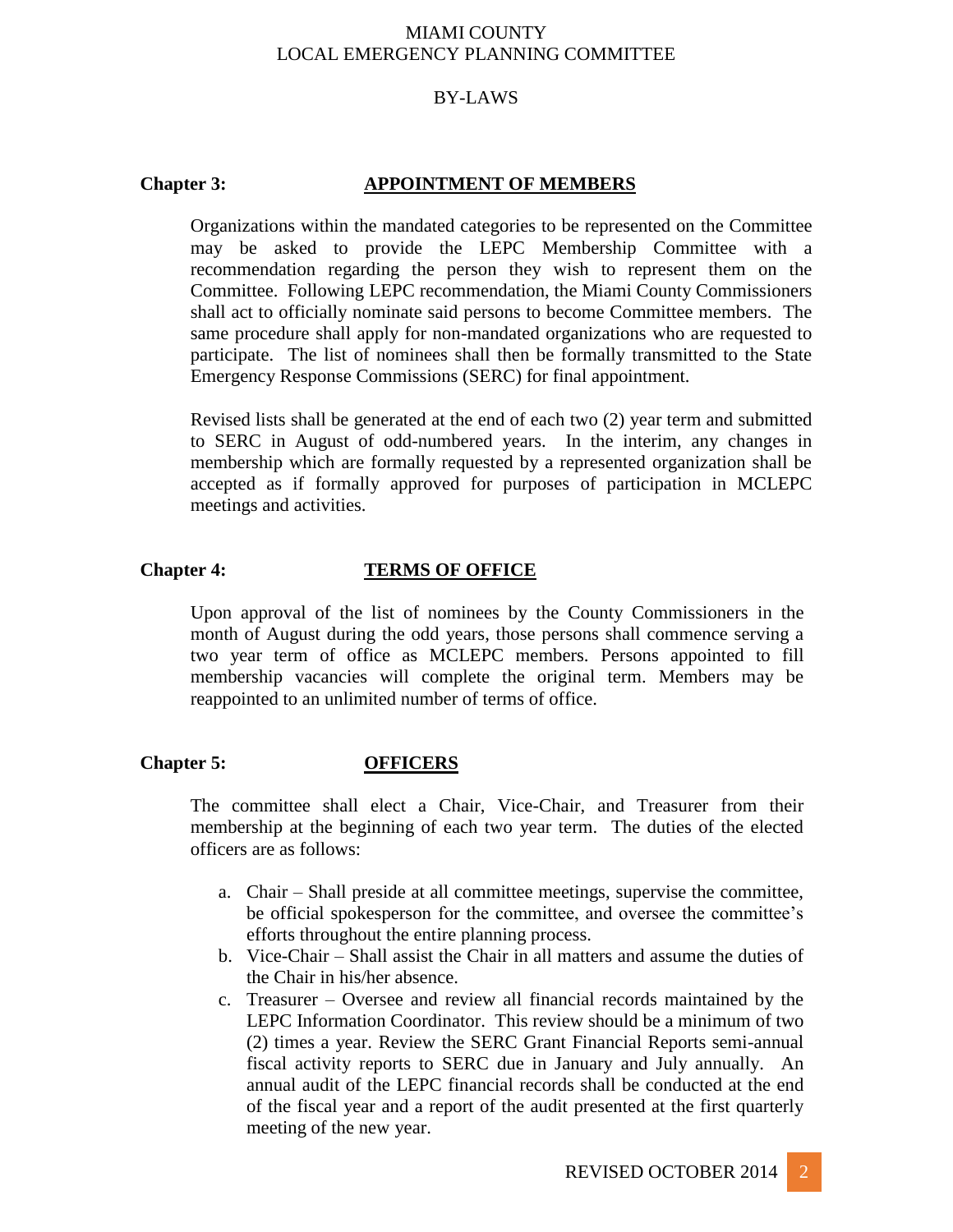### BY-LAWS

d. Information Coordinator – The Information Coordinator is a classified county employee. Before the formal hiring process, the LEPC will approve by majority vote the person recommended for the position. The Information Coordinator maintains accurate records of LEPC meetings, maintains financial records of the LEPC, prepares written reports to the LEPC, prepares and submits required LEPC documents to the appropriate State offices, and replies to public information requests.

d.1: In case of absence of the Information Coordinator at any LEPC meeting, the Chair or Vice-Chair conducting the meeting can appoint a Secretary to record the minutes of the meeting.

### **Chapter 6: MEETING SCHEDULE**

The Committee shall meet quarterly unless otherwise deemed necessary. Notices of meeting dates, times, and places shall be in written or voice communication to each member no less than one week prior to said meeting. No less than one week prior to scheduled meeting, the Information Coordinator shall send to the media information as to the date, time, and place of the meeting.

### **Chapter 7: SPECIAL MEETINGS**

Special meetings may be called by any three (3) voting members by submitting a written request for same to the Chair who shall state the purpose for which said special meeting is being called. The Chair or Designee shall then notify each member of the Committee of the time, place, and purpose of such meeting. Special meeting notice shall be no less than forty-eight (48) hours in advance. The media shall be notified forty-eight (48) hours prior to the meeting.

### **Chapter 8: VOTING/QUORUM**

For transaction of Committee business, a quorum shall consist of 10 members present. The action of members, excluding the Chair, casting a majority of all votes shall constitute official action on all MCLEPC business. A roll call or secret ballot vote shall be taken upon request of any member. In the event of a tie vote, the Chair shall be the deciding vote.

### **Chapter 9: SUB-COMMITTEES**

The LEPC Chair may establish sub and/or ad hoc committees to support the Committee functions and charges. These sub-committees may include, but are not limited to, the following: Community Resources & Information, Equipment, Executive, Exercise & Training, Legal & Enforcement, Membership, Plan Writing & Policy, and Risk & Hazard Assessment. The LEPC Chair shall appoint members to these sub-committees by drawing from the total Committee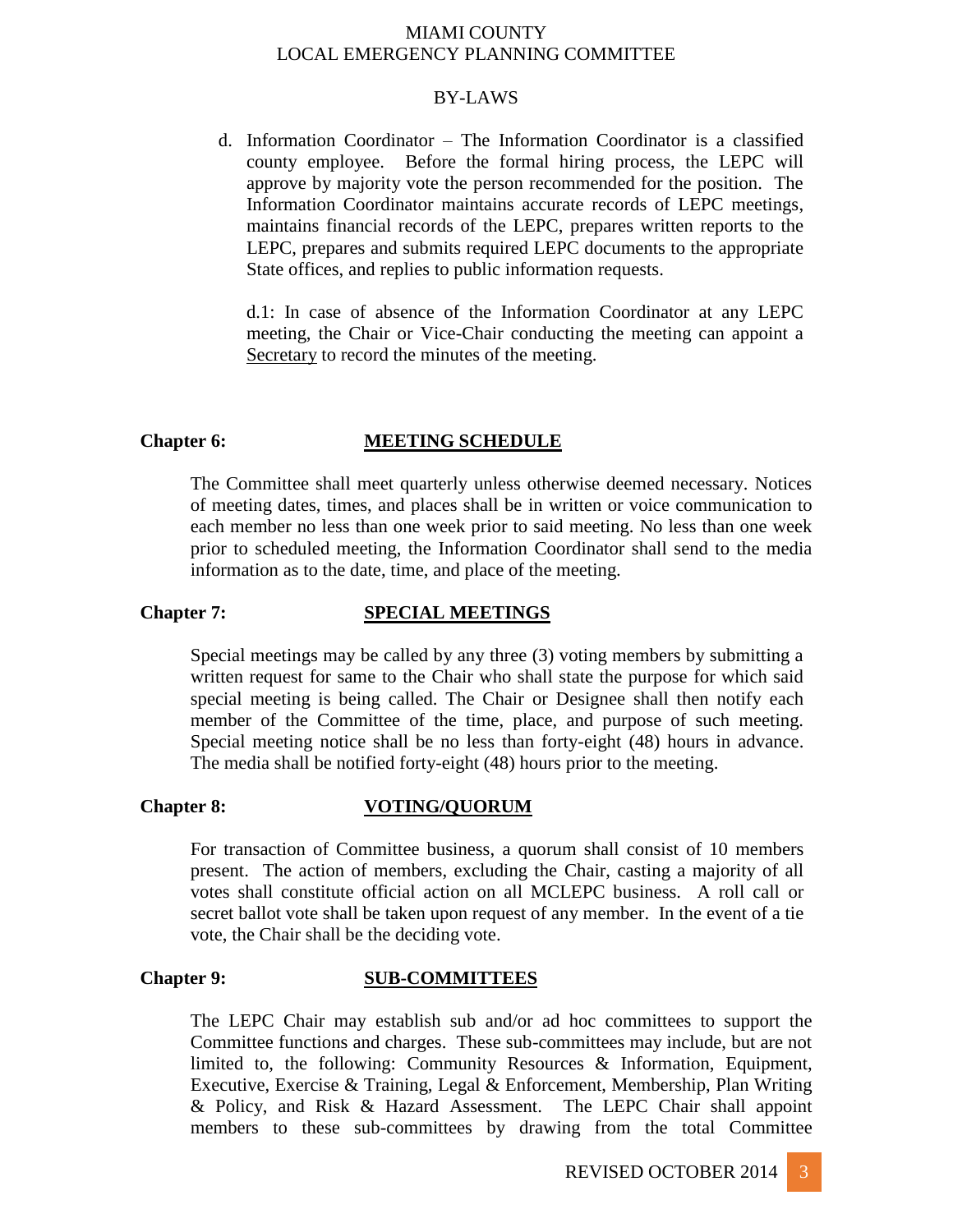### BY-LAWS

membership. Each Sub-Committee will have a Leader appointed. The Sub-Committee Leader may also appoint non-Committee members to the subcommittees in order to acquire relevant expertise. Committee members may be appointed to more than one sub-committee.

## **Chapter 10: ADMENDMENTS TO BY-LAWS**

By-Laws may be amended at any regular meeting by two-thirds vote of the established quorum (minimum 10 members) of the LEPC.

## **Chapter 11: SUBMISSION OF BUSINESS ITEMS FOR MCLEPC CONSIDERATION**

In order to allow adequate time for review and consideration, all subcommittee recommendations and proposed amendments to the By-Laws must be received by the Information Coordinator a minimum of forty-five (45) days prior to the next scheduled quarterly Committee meeting.

### **Chapter 12: CONDUCT OF MEETINGS**

Except as otherwise provided herein, all MCLEPC meetings shall be conducted in accordance with the most current edition of Robert's Rules of Order, Newly Revised.

### **Chapter 13: FINANCES**

The County Treasurer shall be the recipient and custodian of the funds of the LEPC. The fiscal year of the LEPC shall be the same as Miami County's. The Treasurer shall disburse funds under the direction of the LEPC. Purchases up to \$500.00 may be made for LEPC needs with the approval of 5 members of the Executive Committee for the life of the Miami County LEPC (8/9/07). Office supplies as needed up to \$500 per quarter can be purchased by the Information Coordinator without Executive Committee approval or pre-approval at a regular or special called meeting. Emergency hazmat truck or trailer repairs up to a limit of \$1500 per quarter are permissible without pre-approval at a regular or special called meeting.

## **Chapter 14: LIABILITY DISCLAIMER**

Under the Ohio Revised Code Section 2744.03, Committee employees and volunteers are immune from liability for their acts or omissions, except for the